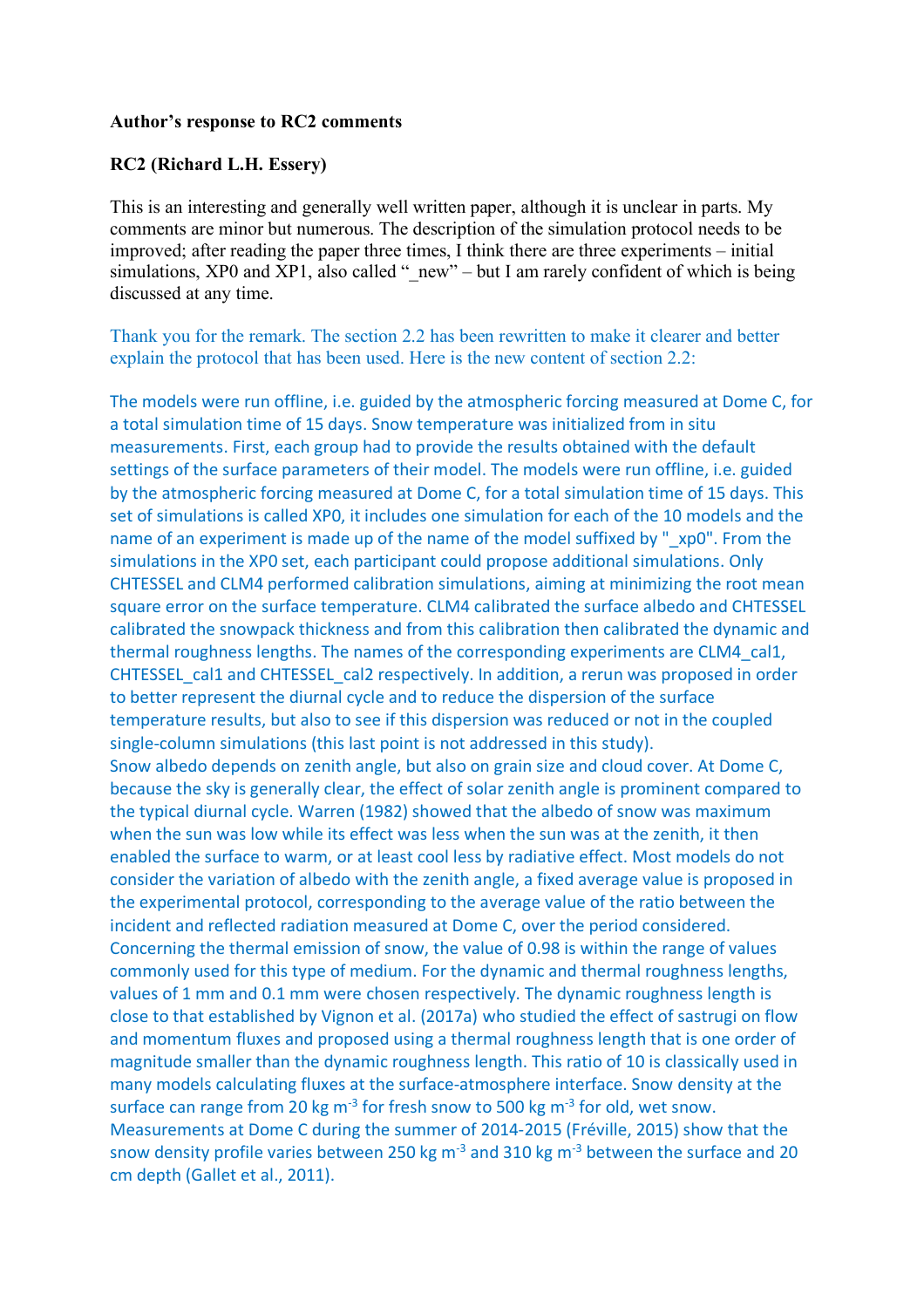Therefore, all participants were asked to run a new simulation with an albedo of 0.81, an emissivity of 0.98 (which corresponds to the average emissivity of the hemisphere (Armstrong and Brun 2008)), dynamic and thermal roughness lengths of 0.001 m and 0.0001 m, respectively, and for single-layer schemes, to impose a snow density of 300 kg  $m<sup>-3</sup>$ , as well as the snow thermal coefficient  $c_s = 3.166 \times 10^{-5}$  (K m<sup>2</sup> J<sup>-1</sup>). This coefficient is directly involved in the temperature evolution equation along the vertical:

$$
C_{snow} \times \frac{\partial T(z, t)}{\partial t} = \frac{\partial}{\partial z} \left( \lambda(z) \frac{\partial T(z, t)}{\partial z} \right)
$$
(1)  

$$
c_s = (h_{snow} \times C_{snow})^{-1}
$$
(2)

Where  $\lambda(z)$  is the heat conductivity of snow,  $h_{snow}$  the snow depth (m) and  $C_{snow}$  the volumetric heat capacity of the snow  $(J K^{-1} m^{-3})$ . Moreover,

$$
C_{snow} = c_i \times \frac{\rho_{snow}}{\rho_i}
$$
 (3)

where  $c_i$  and  $\rho_i$  are the heat capacity and density of the ice respectively. Combining equations (2) and (3) gives finally equation (4):

$$
c_s = \rho_i \times (h_{snow} \times \rho_{snow} \times c_i)^{-1}
$$
 (4)

Taking a thickness of  $h_{snow} = 5$  cm, densities of snow and ice of 300 kg m<sup>-3</sup> and 900 kg m<sup>-3</sup> respectively, and the heat capacity of ice  $c_i = 1.895 \times 10^6$  J K<sup>-1</sup> m<sup>-3</sup> we obtain according to equation (4) the value of *cs*. This rerun is named XP1 and the name of the simulations that refer to it consists of the name of the model suffixed by " xp1".

Not all models were able to perform this new experiment, either due to lack of time or because the results came from an operational model that did not allow for adjustment of certain parameters or variables in the schemes. Although not all of them participated, it is interesting to study the impact of the changes induced by the XP1 configuration on the simulations of the XP0 ensemble, considering, when they exist, the calibrations. We therefore calculated the daytime and nighttime biases, as well as the difference in RMSD between XP1 and XP0 (or the simulation calibrated from a simulation of the XP0 ensemble), and evaluated the impact on the model error.

The introduction includes an extensive review of previous snow model intercomparisons, but these are all for seasonal snow with a focus on snowmelt and runoff, and are not very relevant for this paper. If going into this level of detail, however, uncertainty in model outputs due to uncertainty in meteorological driving data should also be mentioned

https://hess.copernicus.org/articles/19/3153/2015/hess-19-3153-2015.html

The text was modified as follows:

Previous snow model intercomparison have focused on seasonal snow with an emphasis on snowmelt and runoff, but here we are dealing with a different climate where snowfall is low in annual accumulation, and the snowpack is dry, subject to strong wind transport. However, a common feature with other intercomparison concerns the uncertainty in model outputs due to the uncertainty in the baseline meteorological data (Raleigh et al., 2015).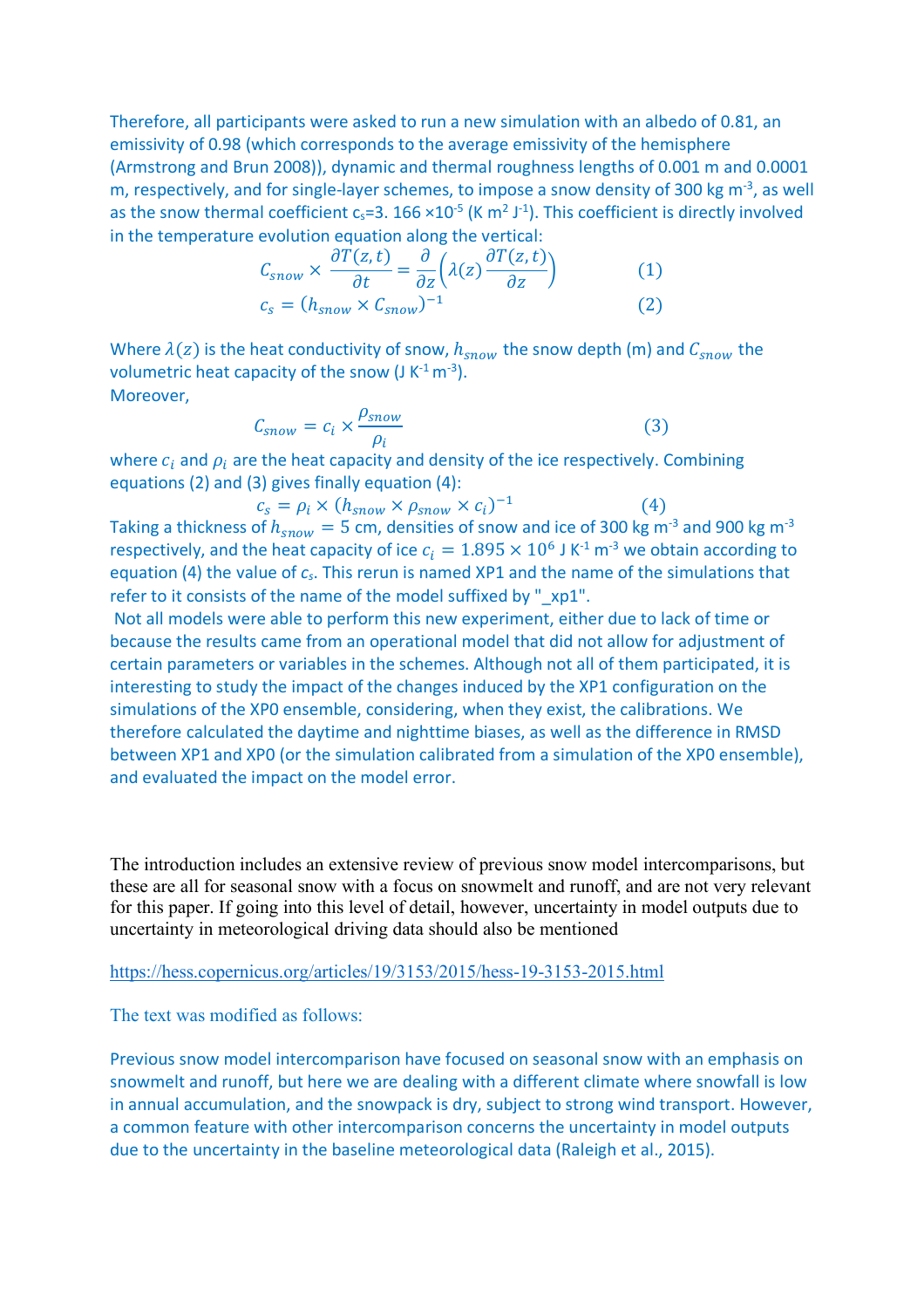### 15

The abstract should acknowledge that the intercomparison is for a single site on the Antarctic Plateau

### Done:

The results of offline numerical simulations, carried out during 15 days in 2009, on a single site on the Antarctic plateau, show that the simplest models are able to reproduce the surface temperature as well as the most complex models provided that their surface parameters are well chosen.

## 22

Can it be said that the surface temperature errors are consistent with the magnitude of sensible heat fluxes being too great both day and night?

A sentence was added in the abstract:

The surface temperature errors are consistent with too large a magnitude of sensible heat fluxes during the day and night.

### 27

This is a standard way to start a snow modelling paper, but snow is not a water resource at Dome C (and it isn't a key element of the landscape – it is the landscape!). The snow cover does not vary considerably in time and space.

I wanted to keep the beginning of the introduction as general as possible, so I kept it as is. However, I have added some elements to highlight the specificities of the Dome C site.

In Antarctica, and more particularly in the interior of the continent, as at Dome Charlie (Dome C hereafter), conditions are very different, since snow is the landscape, and it shows relatively little spatial and temporal variation. In addition, the conditions are very dry and cold, which prevents the snow from melting and precipitation is rare. At Dome C, the small amount…

### 69

"snow patterns" suggest spatial distribution of snow cover, which is not considered in Schlosser et al. (2000).

### Snow patterns was changed into snow model complexity

88

There are two sites in Etchevers et al. (2004).

a snow-covered low vegetation site was changed into two mountainous alpine sites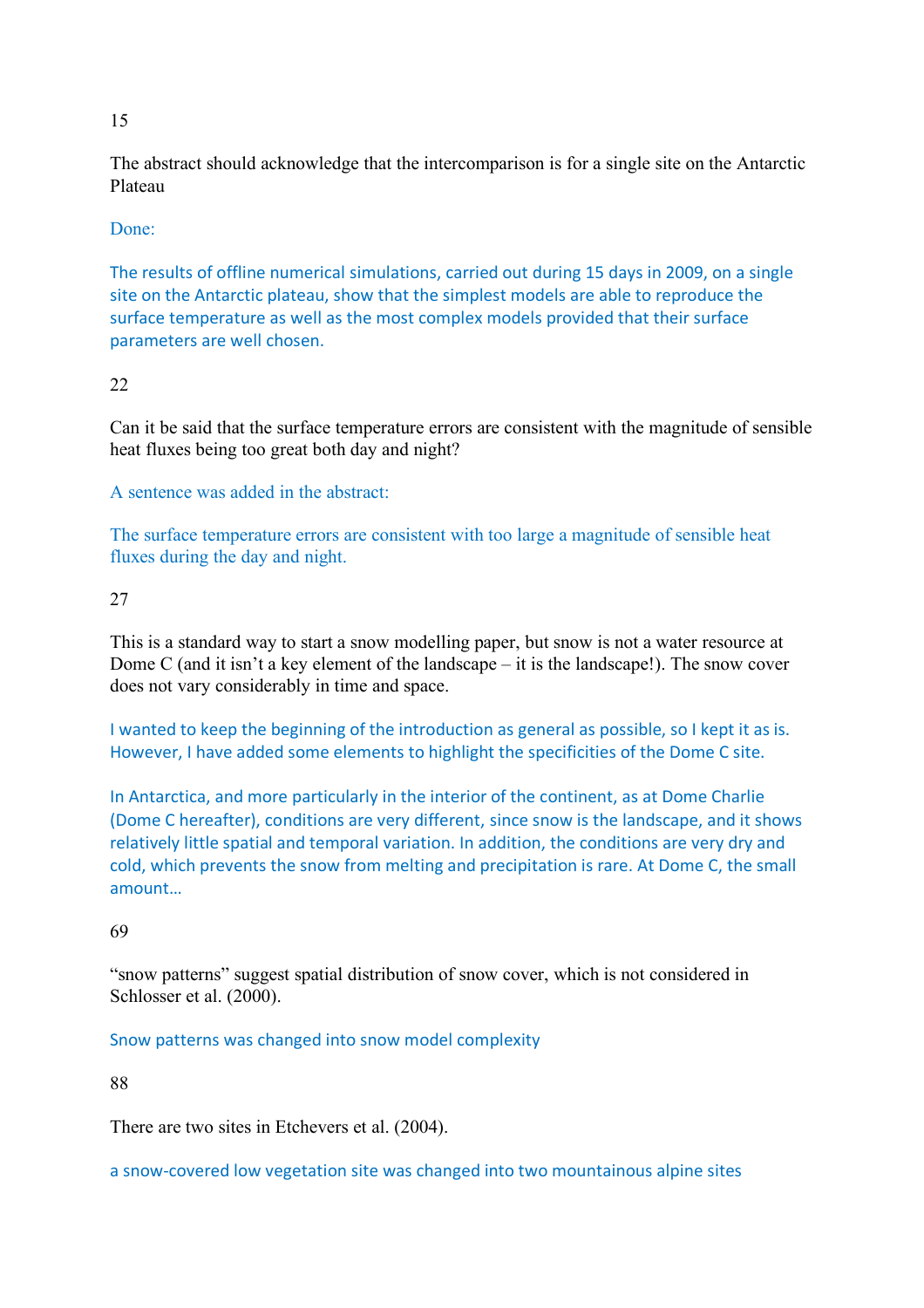133

"that that water may freeze"

done (one "that" was removed)

150

The information in Table 1 is already provided in the text and the author list; it could be deleted.

done

154

All of the information in this sentence is repeated with more detail in the following sentences.

Section 2.2 was rewritten.

173

Rather than a list in the text, layer depths might be better presented in a table, which could then include the initial temperature and density profiles. How was initial temperature prescribed for single-layer models?

This information has been added to the end of the new section 2.2 and a table was added:

For the multilayer models, the snow density and temperature profiles were initialized from observations. Note that the single-layer models use a fixed density close to 300 kg m-3 which corresponds to a depth of about 10 cm in the initial profile, and their initial temperature was also provided from in situ measurements. Table 1 describes the vertical discretization and gives the initial temperature and snow density profiles. The LMDZ model is a special case. Indeed, it is a ground thermal model with the thermal inertia of snow that is used and not really a snow scheme, which is why there is no snow density as such.

# 174

The sensitivity tests mentioned here are XP0 and XP1, not additional test deemed relevant by the participants?

No only 2 models performed calibration tests to minimize the surface temperature RMSD. It is explained in section 2.2.

179

No need for equations 1 and 2 to be bracketed with {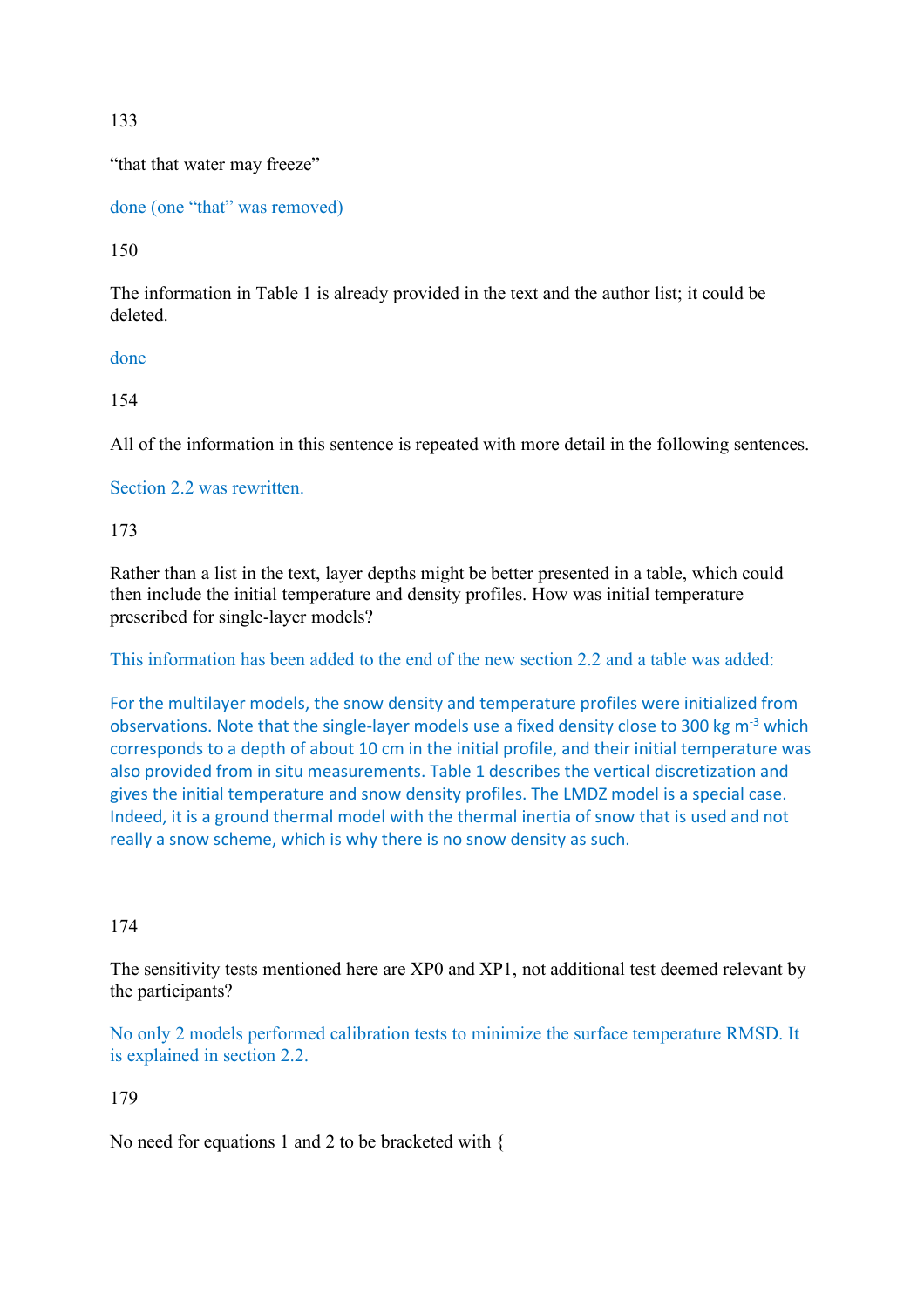#### done

196

This is the only mention of calibration. It is important to know if some of the models have been calibrated for these simulations, and how.

It is now explained in section 2.2

205

The K&Z CM22 does not just measure visible radiation (and, in the Figure 1 caption, not just direct solar radiation).

The table caption has been changed to explain that the focus is on the forcing data and indicates which sensor was used to measure it (this does not mean that the sensor does not measure something else):

Presentation of the forcing data (name, unit and position on the measuring mast) and instruments used for the measurements.

Direct solar was changed into downward solar in Fig. 1

Table 2

Wind direction is not used. A Vaisala HMP155 measures relative humidity, which requires temperature for conversion to specific humidity. Genthon et al. (2017) consider humicap measurements to be biased low for the conditions of Dome C.

https://acp.copernicus.org/articles/17/691/2017/acp-17-691-2017.pdf

Wind direction was removed from table 1. Reference to HMP155 for air temperature was removed.

245

Could say when the temperature probes were installed.

It is now indicated in the text (26 November 2006)

Figure 2

Why are temperatures shown as not filled at four depths?

It was an error and the figure has been updated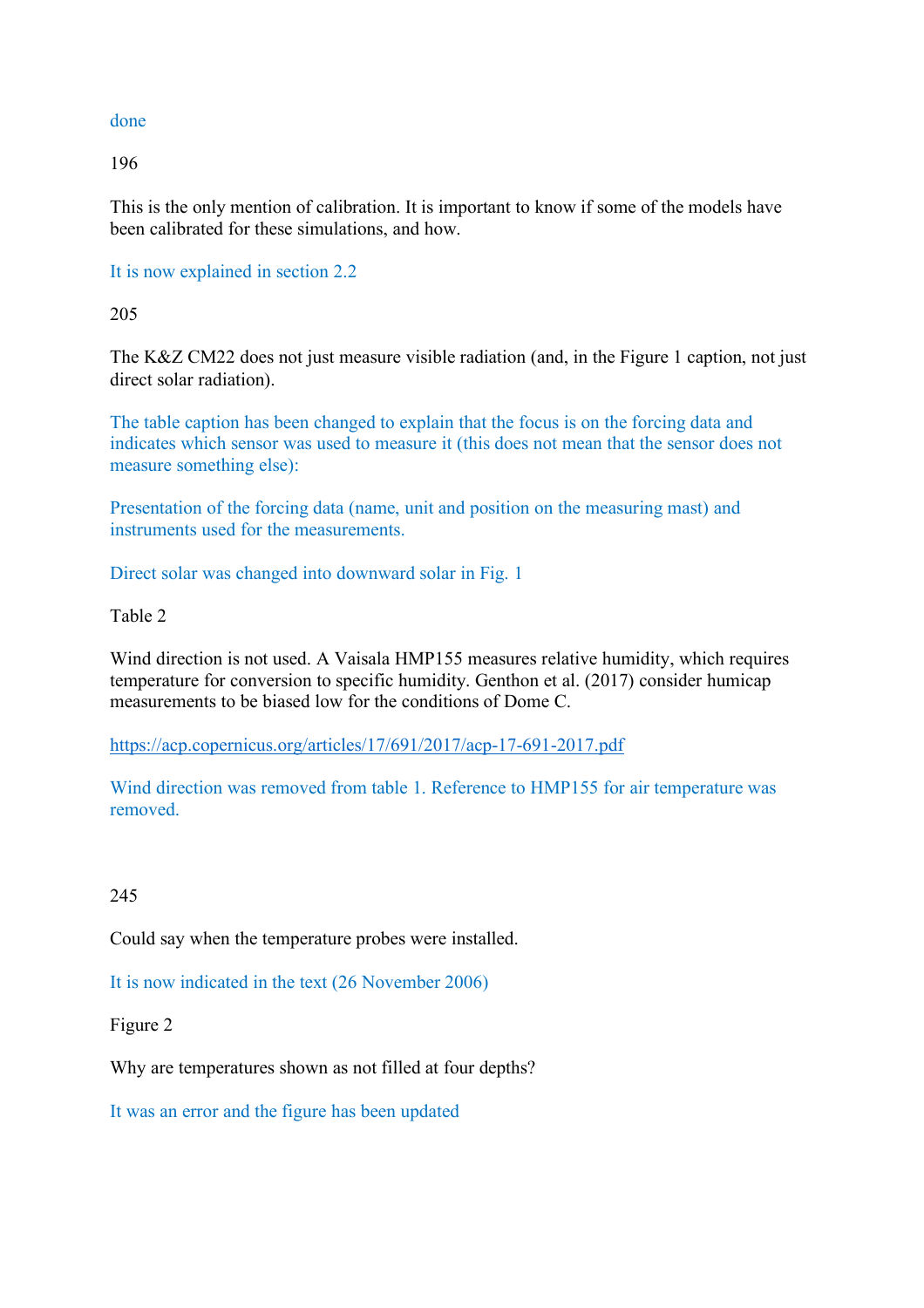Table 3

The caption should explain the use of square brackets.

The caption was modified into:

Table 2: Range of variation of model surface parameters for XP0. The values in square brackets indicate the values taken by a parameter when it is calculated by the model while the single values are fixed during the simulation.

316

I assume this is not a linear profile between the surface and 10 m depth.

Right, see answer to item 173 where a vertical description is given.

Figure 5

Adding air temperature to this figure would be an interesting comparison.

Done and the caption was updated.

341

The PDFs in Figure 6 have too many extrema to be cubic functions. Were they, in fact, fitted with cubic splines?

Functions was replaced by splines

389

What does "a root mean square error that varies from simple to double" mean?

The text was modified into:

a root mean squared error that varies from 0.4 K (CHTESSEL) to 1 K (JULES)

### 391

The more sophisticated model do not have to represent the evolution of albedo in XP0, as I understand it.

No, they do have to model it, in fact the albedo parameterization is not disactivated. The protocol is better explained in section 2.2.

400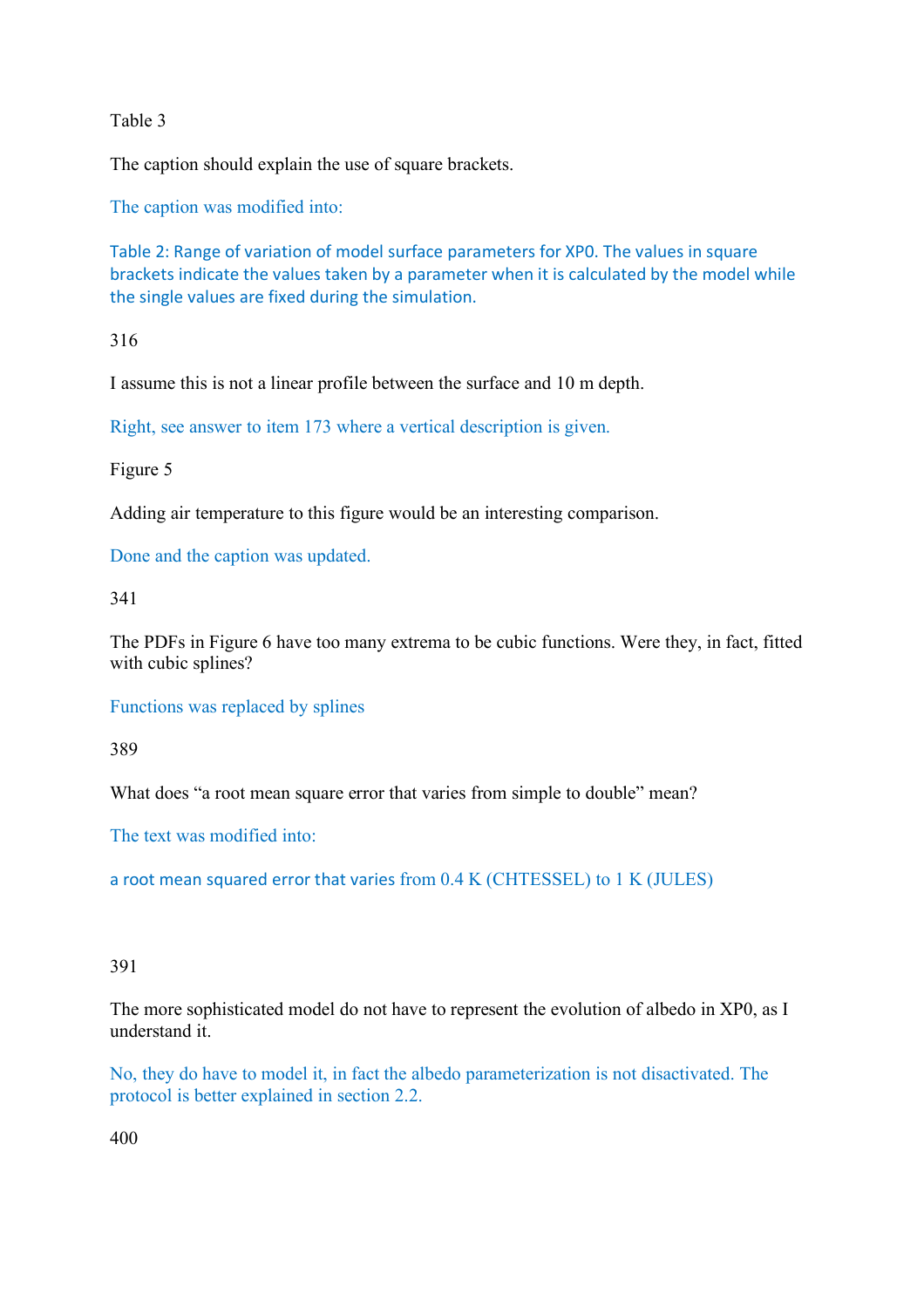Wind speed is always greater than or equal to zero, so taking its modulus does not add anything.

"Modulus of the" was removed from this sentence

401

The proportionality constant is not simply the surface exchange coefficient; air density, and heat capacity for sensible heat flux, are also required.

The sentence was replaced by:

For sensible heat flux, the proportionality coefficient is the turbulent surface exchange coefficient multiplied by the air density and the heat capacity.

## 417

Assumed overestimation of sensible heat fluxes in stable conditions is a longstanding feature of models, although it can prevent larger biases in surface temperature.

https://journals.ametsoc.org/view/journals/clim/10/6/1520- 0442\_1997\_010\_1273\_votseb\_2.0.co\_2.xml

This comment and the reference were added in the text:

The assumed overestimation of sensible heat fluxes under stable conditions is a longstanding feature of the models, although it may prevent larger biases in the surface temperature (King and Connolley, 1997).

430

Equation 5 is how Qh is measured and equation 6 is how it is modelled.

# Measured and modelled by were added in the text

### 442

This is the bulk Richardson number, not the gradient Richardson number. I would have guessed that GDPS and CLM4 are singled out because they characterize stability by the Obukhov length, but that is the case for JULES also.

Gradient Richardson number was changed into bulk Ri. Yes, that's right GDPS4 and CLM4 are singled because they characterize stability in a different manner than the other models using LMO. But that is not the case for JULES which is also using the Louis model based on Ri.

# 464

The vertical temperature profile is well initialized by construction.